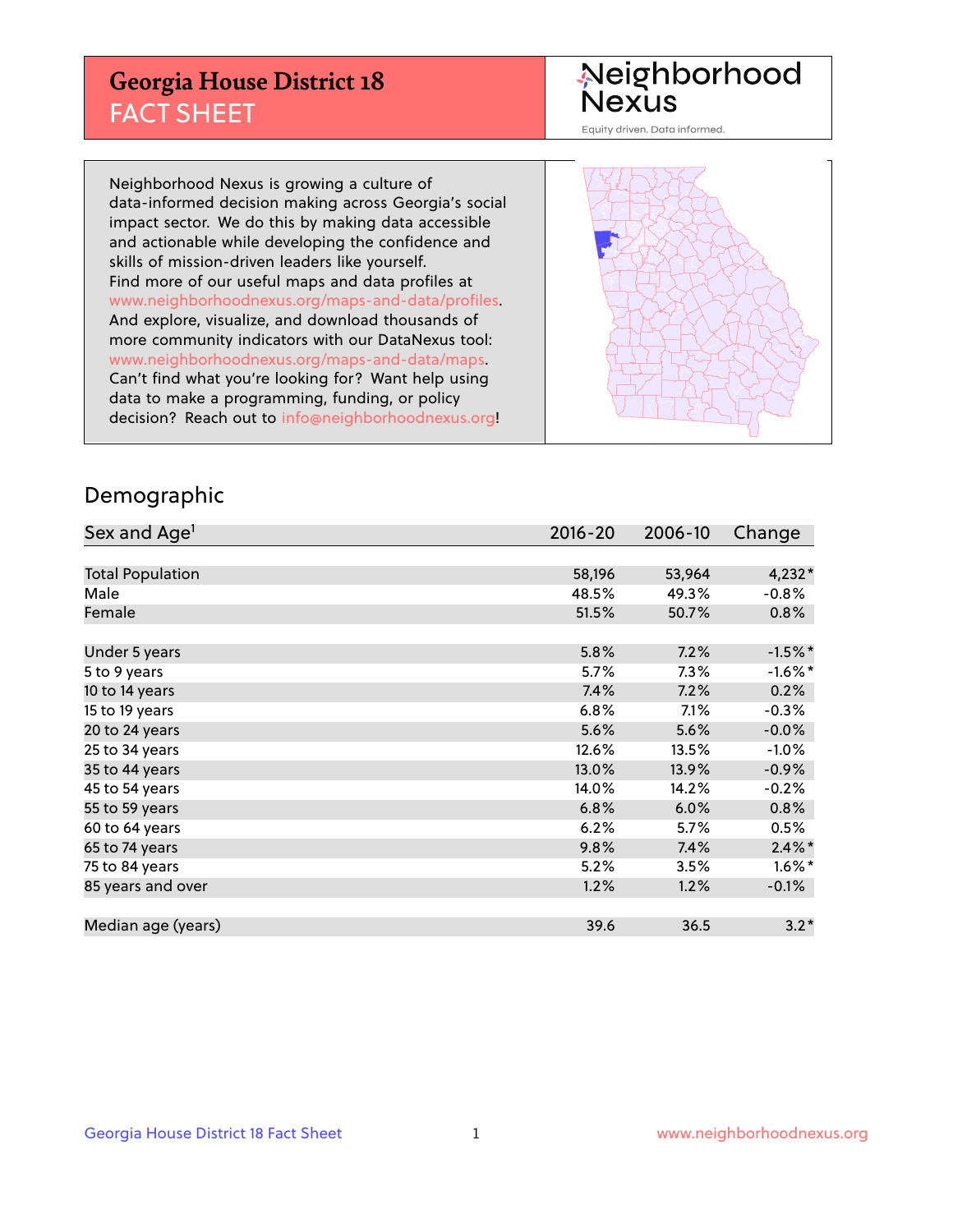## Demographic, continued...

| Race <sup>2</sup>                                            | $2016 - 20$ | 2006-10 | Change     |
|--------------------------------------------------------------|-------------|---------|------------|
| <b>Total population</b>                                      | 58,196      | 53,964  | $4,232*$   |
| One race                                                     | 97.2%       | 98.4%   | $-1.1\%$ * |
| White                                                        | 85.8%       | 88.5%   | $-2.7\%$ * |
| <b>Black or African American</b>                             | 8.7%        | 8.1%    | 0.6%       |
| American Indian and Alaska Native                            | 0.4%        | 0.2%    | 0.2%       |
| Asian                                                        | 0.7%        | 0.5%    | 0.2%       |
| Native Hawaiian and Other Pacific Islander                   | 0.0%        | 0.0%    | 0.0%       |
| Some other race                                              | 1.6%        | 1.0%    | 0.6%       |
| Two or more races                                            | 2.8%        | 1.6%    | $1.1\%$ *  |
| Race alone or in combination with other race(s) <sup>3</sup> | $2016 - 20$ | 2006-10 | Change     |
| Total population                                             | 58,196      | 53,964  | $4,232*$   |
| White                                                        | 88.4%       | 90.1%   | $-1.7%$ *  |
| <b>Black or African American</b>                             | 10.0%       | 8.8%    | 1.2%       |
| American Indian and Alaska Native                            | 0.9%        | 0.9%    | $-0.0%$    |
| Asian                                                        | 1.2%        | 0.7%    | 0.5%       |
| Native Hawaiian and Other Pacific Islander                   | 0.0%        | 0.0%    | 0.0%       |
| Some other race                                              | 2.3%        | 1.2%    | 1.1%       |
| Hispanic or Latino and Race <sup>4</sup>                     | $2016 - 20$ | 2006-10 | Change     |
| <b>Total population</b>                                      | 58,196      | 53,964  | $4,232*$   |
| Hispanic or Latino (of any race)                             | 3.6%        | 2.4%    | 1.2%       |
| Not Hispanic or Latino                                       | 96.4%       | 97.6%   | $-1.2\%$ * |
| White alone                                                  | 84.4%       | 86.8%   | $-2.4\%$ * |
| <b>Black or African American alone</b>                       | 8.1%        | 8.1%    | $-0.1%$    |
| American Indian and Alaska Native alone                      | 0.3%        | 0.2%    | 0.0%       |
| Asian alone                                                  | 0.7%        | 0.4%    | 0.3%       |
| Native Hawaiian and Other Pacific Islander alone             | 0.0%        | 0.0%    | 0.0%       |
| Some other race alone                                        | 0.8%        | 0.6%    | 0.2%       |
| Two or more races                                            | 2.2%        | 1.4%    | 0.8%       |
| U.S. Citizenship Status <sup>5</sup>                         | $2016 - 20$ | 2006-10 | Change     |
| Foreign-born population                                      | 1,288       | 905     | 382        |
| Naturalized U.S. citizen                                     | 45.2%       | 38.7%   | 6.5%       |
| Not a U.S. citizen                                           | 54.8%       | 61.3%   | $-6.5%$    |
|                                                              |             |         |            |
| Citizen, Voting Age Population <sup>6</sup>                  | $2016 - 20$ | 2006-10 | Change     |
| Citizen, 18 and over population                              | 44,073      | 39,339  | 4,734*     |
| Male                                                         | 47.8%       | 48.3%   | $-0.5%$    |
| Female                                                       | 52.2%       | 51.7%   | 0.5%       |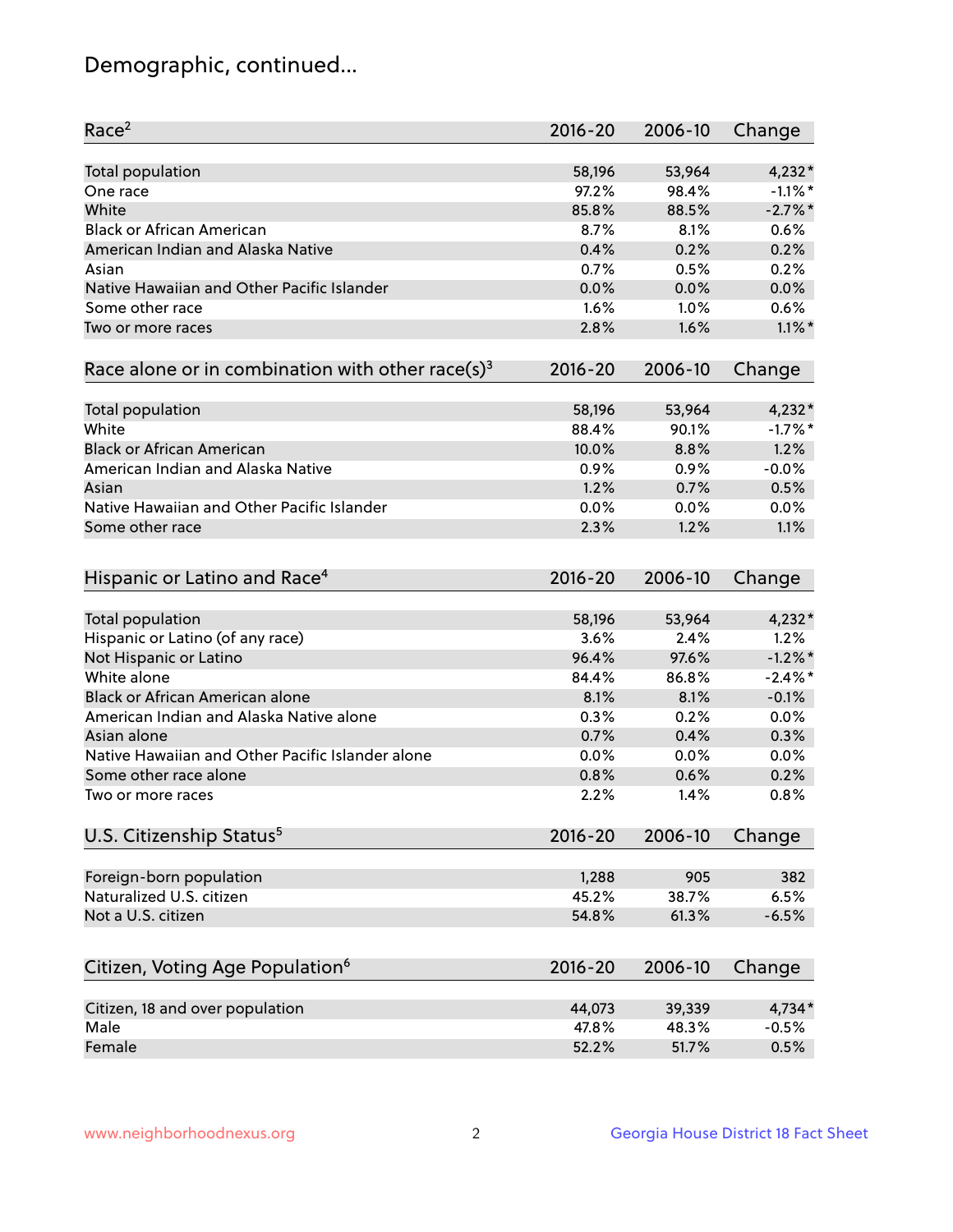#### Economic

| Income <sup>7</sup>                                 | $2016 - 20$ | 2006-10 | Change     |
|-----------------------------------------------------|-------------|---------|------------|
|                                                     |             |         |            |
| All households                                      | 21,959      | 19,843  | $2,116*$   |
| Less than \$10,000                                  | 6.7%        | 9.1%    | $-2.4\%$ * |
| \$10,000 to \$14,999                                | 4.9%        | 6.7%    | $-1.8\%$ * |
| \$15,000 to \$24,999                                | 10.1%       | 13.0%   | $-2.8\%$ * |
| \$25,000 to \$34,999                                | 10.2%       | 11.8%   | $-1.6%$    |
| \$35,000 to \$49,999                                | 13.9%       | 16.5%   | $-2.6%$    |
| \$50,000 to \$74,999                                | 19.2%       | 19.0%   | 0.2%       |
| \$75,000 to \$99,999                                | 12.0%       | 12.1%   | $-0.1%$    |
| \$100,000 to \$149,999                              | 14.4%       | 8.6%    | $5.8\%$ *  |
| \$150,000 to \$199,999                              | 6.1%        | 2.2%    | $3.9\%$ *  |
| \$200,000 or more                                   | 2.4%        | 1.0%    | $1.4\%$ *  |
| Median household income (dollars)                   | 55,307      | 43,254  | 12,052*    |
| Mean household income (dollars)                     | 68,980      | 52,820  | 16,160*    |
| With earnings                                       | 73.7%       | 76.3%   | $-2.6%$    |
| Mean earnings (dollars)                             | 71,439      | 56,119  | 15,319*    |
| <b>With Social Security</b>                         | 37.3%       | 31.7%   | $5.7\%$ *  |
| Mean Social Security income (dollars)               | 19,114      | 14,713  | 4,401*     |
| With retirement income                              | 21.6%       | 15.8%   | $5.8\%$ *  |
| Mean retirement income (dollars)                    | 24,226      | 13,658  | 10,568*    |
| With Supplemental Security Income                   | 7.1%        | 5.3%    | $1.8\%$ *  |
| Mean Supplemental Security Income (dollars)         | 9,637       | 8,317   | $1,320*$   |
| With cash public assistance income                  | 2.3%        | 2.2%    | 0.1%       |
| Mean cash public assistance income (dollars)        | 1,611       | 2,845   | $-1,234$   |
| With Food Stamp/SNAP benefits in the past 12 months | 12.8%       | 11.4%   | 1.4%       |
|                                                     |             |         |            |
| Families                                            | 16,044      | 14,656  | $1,389*$   |
| Less than \$10,000                                  | 3.7%        | 5.7%    | $-2.0%$    |
| \$10,000 to \$14,999                                | 2.6%        | 4.9%    | $-2.3\%$ * |
| \$15,000 to \$24,999                                | 5.5%        | 9.9%    | $-4.4\%$ * |
| \$25,000 to \$34,999                                | 11.2%       | 11.7%   | $-0.5%$    |
| \$35,000 to \$49,999                                | 12.4%       | 18.6%   | $-6.2\%$ * |
| \$50,000 to \$74,999                                | 21.5%       | 21.2%   | 0.2%       |
| \$75,000 to \$99,999                                | 14.6%       | 14.2%   | 0.4%       |
| \$100,000 to \$149,999                              | 17.7%       | 9.9%    | $7.8\%$ *  |
| \$150,000 to \$199,999                              | 7.7%        | 2.6%    | $5.1\%$ *  |
| \$200,000 or more                                   | 3.0%        | 1.2%    | $1.9\%$ *  |
| Median family income (dollars)                      | 66,869      | 49,236  | 17,632*    |
| Mean family income (dollars)                        | 79,728      | 58,770  | 20,958*    |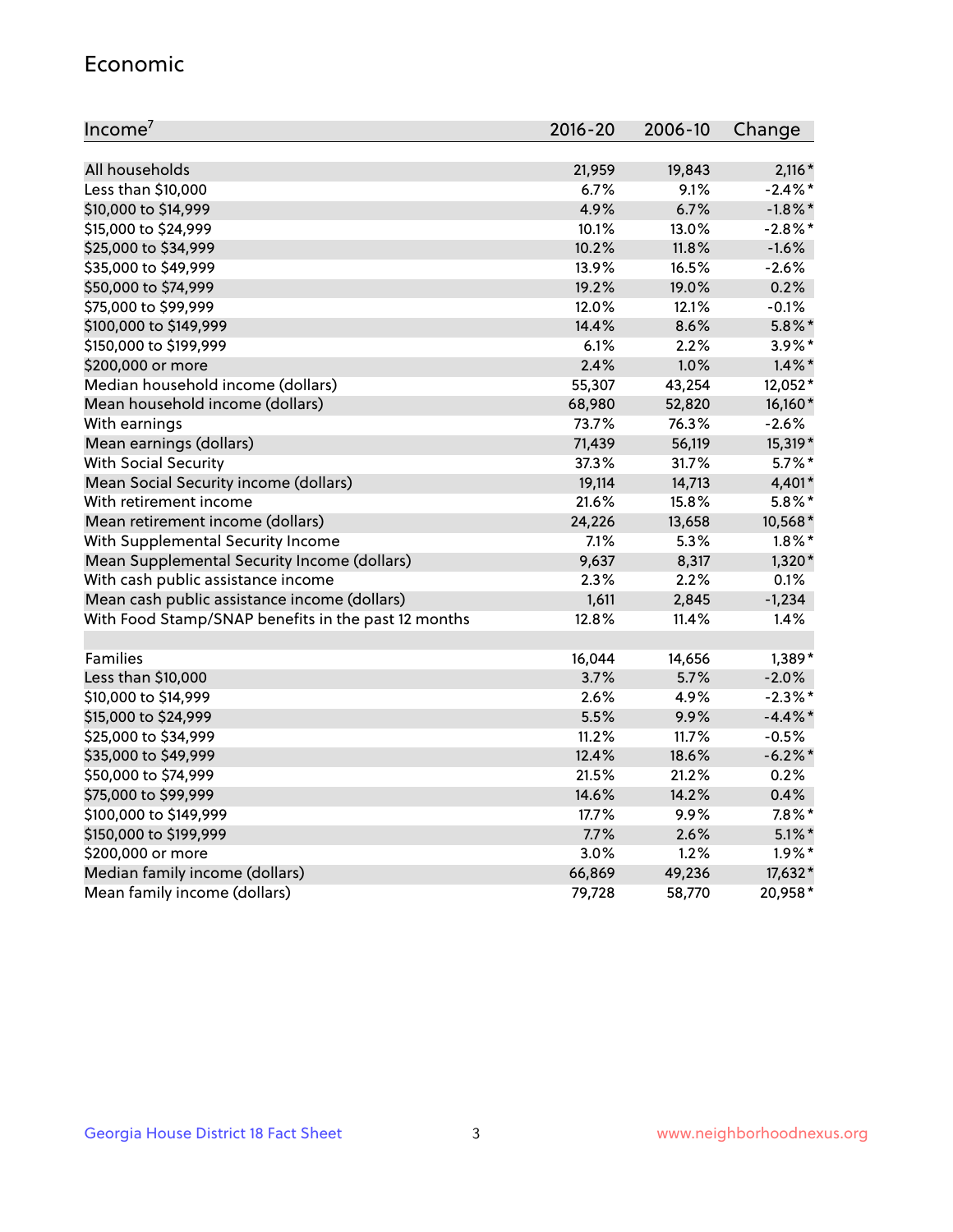## Economic, continued...

| Income, continued <sup>8</sup>                                        | $2016 - 20$ | 2006-10 | Change     |
|-----------------------------------------------------------------------|-------------|---------|------------|
|                                                                       |             |         |            |
| Nonfamily households                                                  | 5,915       | 5,187   | $727*$     |
| Median nonfamily income (dollars)                                     | 25,573      | 22,611  | 2,963*     |
| Mean nonfamily income (dollars)                                       | 36,889      | 32,919  | 3,970      |
| Median earnings for workers (dollars)                                 | 33,984      | 28,171  | $5,813*$   |
| Median earnings for male full-time, year-round workers                | 48,913      | 41,439  | 7,474*     |
| (dollars)                                                             |             |         |            |
| Median earnings for female full-time, year-round workers<br>(dollars) | 38,559      | 33,374  | $5,184*$   |
| Per capita income (dollars)                                           | 26,397      | 19,636  | $6,761*$   |
|                                                                       |             |         |            |
| Families and People Below Poverty Level <sup>9</sup>                  | $2016 - 20$ | 2006-10 | Change     |
|                                                                       |             |         |            |
| <b>All families</b>                                                   | 9.5%        | 12.9%   | $-3.4\%$ * |
| With related children under 18 years                                  | 16.7%       | 18.0%   | $-1.4%$    |
| With related children under 5 years only                              | 16.3%       | 12.5%   | 3.8%       |
| Married couple families                                               | 4.5%        | 7.8%    | $-3.2%$ *  |
| With related children under 18 years                                  | 7.5%        | 9.2%    | $-1.7%$    |
| With related children under 5 years only                              | 5.8%        | 10.3%   | $-4.5%$    |
| Families with female householder, no husband present                  | 29.6%       | 34.4%   | $-4.8%$    |
| With related children under 18 years                                  | 44.9%       | 44.6%   | 0.3%       |
| With related children under 5 years only                              | 74.7%       | 33.9%   | 40.8%      |
|                                                                       |             |         | $-4.2%$ *  |
| All people                                                            | 12.6%       | 16.8%   |            |
| Under 18 years                                                        | 19.5%       | 22.3%   | $-2.8%$    |
| Related children under 18 years                                       | 19.2%       | 22.0%   | $-2.8%$    |
| Related children under 5 years                                        | 26.7%       | 20.8%   | 5.9%       |
| Related children 5 to 17 years                                        | 16.6%       | 22.4%   | $-5.8%$    |
| 18 years and over                                                     | 10.6%       | 14.9%   | $-4.3\%$ * |
| 18 to 64 years                                                        | 10.9%       | 14.6%   | $-3.7\%$ * |
| 65 years and over                                                     | 9.3%        | 16.4%   | $-7.2%$    |
| People in families                                                    | 10.5%       | 14.3%   | $-3.8\%$ * |
| Unrelated individuals 15 years and over                               | 26.1%       | 33.3%   | $-7.2%$ *  |
|                                                                       |             |         |            |
| Non-Hispanic white people                                             | 10.8%       | 14.6%   | $-3.8\%$ * |
| Black or African-American people                                      | 24.1%       | 32.7%   | $-8.6%$    |
| Asian people                                                          | 8.4%        | 43.2%   | $-34.8%$   |
| Hispanic or Latino people                                             | 45.0%       | 18.9%   | 26.1%      |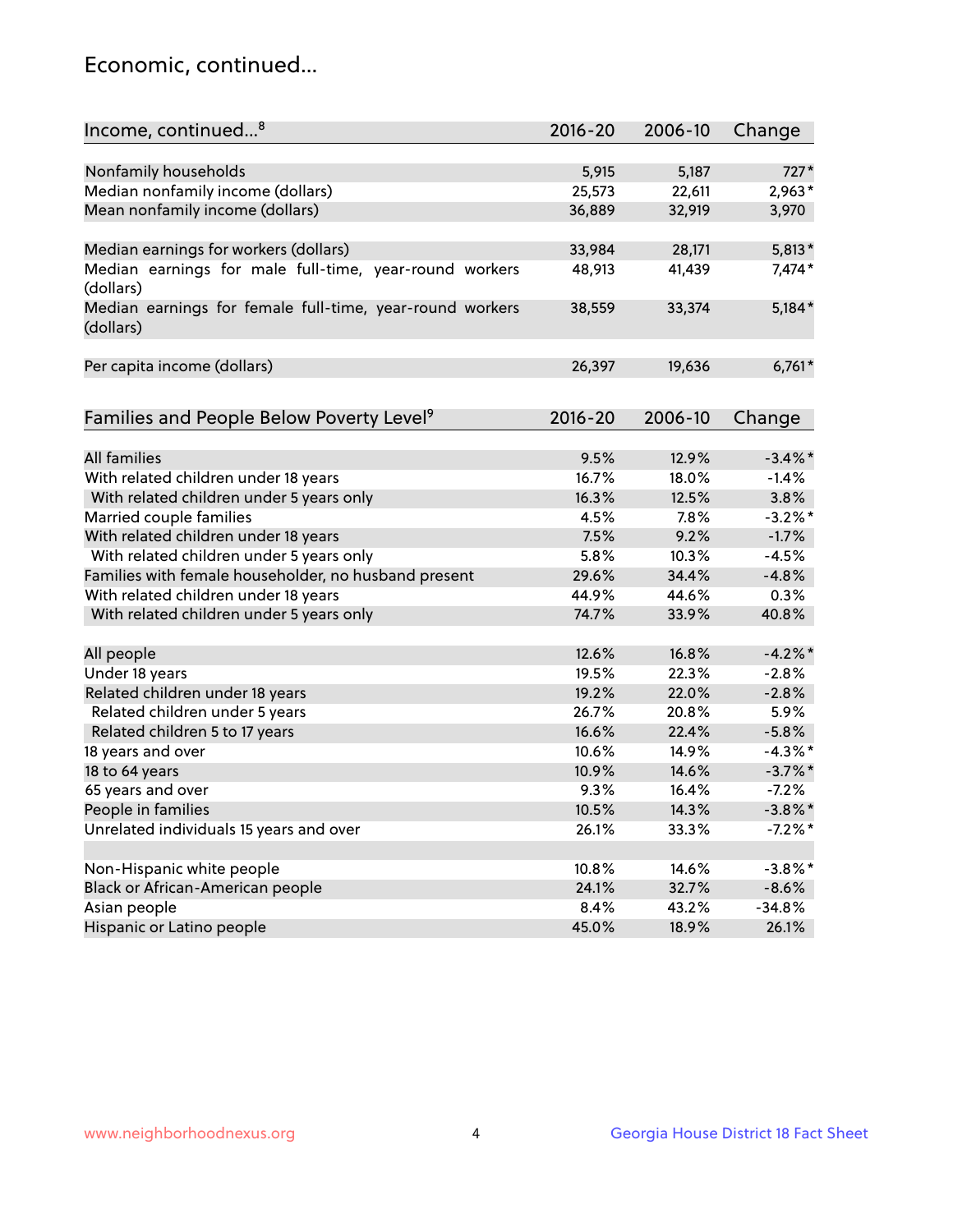## Employment

| Employment Status <sup>10</sup>                                             | $2016 - 20$ | 2006-10 | Change    |
|-----------------------------------------------------------------------------|-------------|---------|-----------|
|                                                                             |             |         |           |
| Population 16 years and over                                                | 46,423      | 41,511  | 4,912*    |
| In labor force                                                              | 58.9%       | 60.7%   | $-1.8\%$  |
| Civilian labor force                                                        | 58.8%       | 60.6%   | $-1.9%$   |
| Employed                                                                    | 56.5%       | 53.0%   | $3.5%$ *  |
| Unemployed                                                                  | 2.3%        | 7.7%    | $-5.4%$   |
| <b>Armed Forces</b>                                                         | 0.1%        | 0.1%    | 0.0%      |
| Not in labor force                                                          | 41.1%       | 39.3%   | 1.8%      |
| Civilian labor force                                                        | 27,286      | 25,175  | $2,110*$  |
| <b>Unemployment Rate</b>                                                    | 3.9%        | 12.6%   | $-8.7%$   |
|                                                                             |             |         |           |
| Females 16 years and over                                                   | 24,122      | 21,356  | $2,767*$  |
| In labor force                                                              | 54.8%       | 54.3%   | 0.5%      |
| Civilian labor force                                                        | 54.8%       | 54.3%   | 0.6%      |
| Employed                                                                    | 52.9%       | 47.8%   | 5.1%      |
|                                                                             |             |         |           |
| Own children of the householder under 6 years                               | 3,928       | 4,390   | $-462$    |
| All parents in family in labor force                                        | 58.0%       | 60.8%   | $-2.7%$   |
| Own children of the householder 6 to 17 years                               | 8,879       | 8,848   | 32        |
| All parents in family in labor force                                        | 73.8%       | 72.4%   | 1.4%      |
|                                                                             |             |         |           |
| Industry <sup>11</sup>                                                      | $2016 - 20$ | 2006-10 | Change    |
|                                                                             |             |         |           |
| Civilian employed population 16 years and over                              | 26,218      | 21,998  | $4,220*$  |
| Agriculture, forestry, fishing and hunting, and mining                      | 1.2%        | 0.9%    | 0.2%      |
| Construction                                                                | 8.6%        | 11.0%   | $-2.4%$   |
| Manufacturing                                                               | 17.5%       | 18.0%   | $-0.4%$   |
| Wholesale trade                                                             | 2.9%        | 4.5%    | $-1.6%$   |
| Retail trade                                                                | 11.0%       | 11.0%   | 0.0%      |
| Transportation and warehousing, and utilities                               | 7.4%        | 6.3%    | 1.2%      |
| Information                                                                 | 1.0%        | 1.8%    | $-0.8%$   |
| Finance and insurance, and real estate and rental and leasing               | 3.3%        | 5.0%    | $-1.7%$   |
| Professional, scientific, and management, and administrative                | 7.9%        | 6.4%    | 1.6%      |
| and waste management services                                               |             |         |           |
| Educational services, and health care and social assistance                 | 22.7%       | 19.5%   | $3.2\%$ * |
| Arts, entertainment, and recreation, and accommodation and<br>food services | 7.5%        | 6.5%    | 1.0%      |
| Other services, except public administration                                | 4.7%        | 4.9%    | $-0.2%$   |
| Public administration                                                       | 4.1%        | 4.2%    | $-0.1%$   |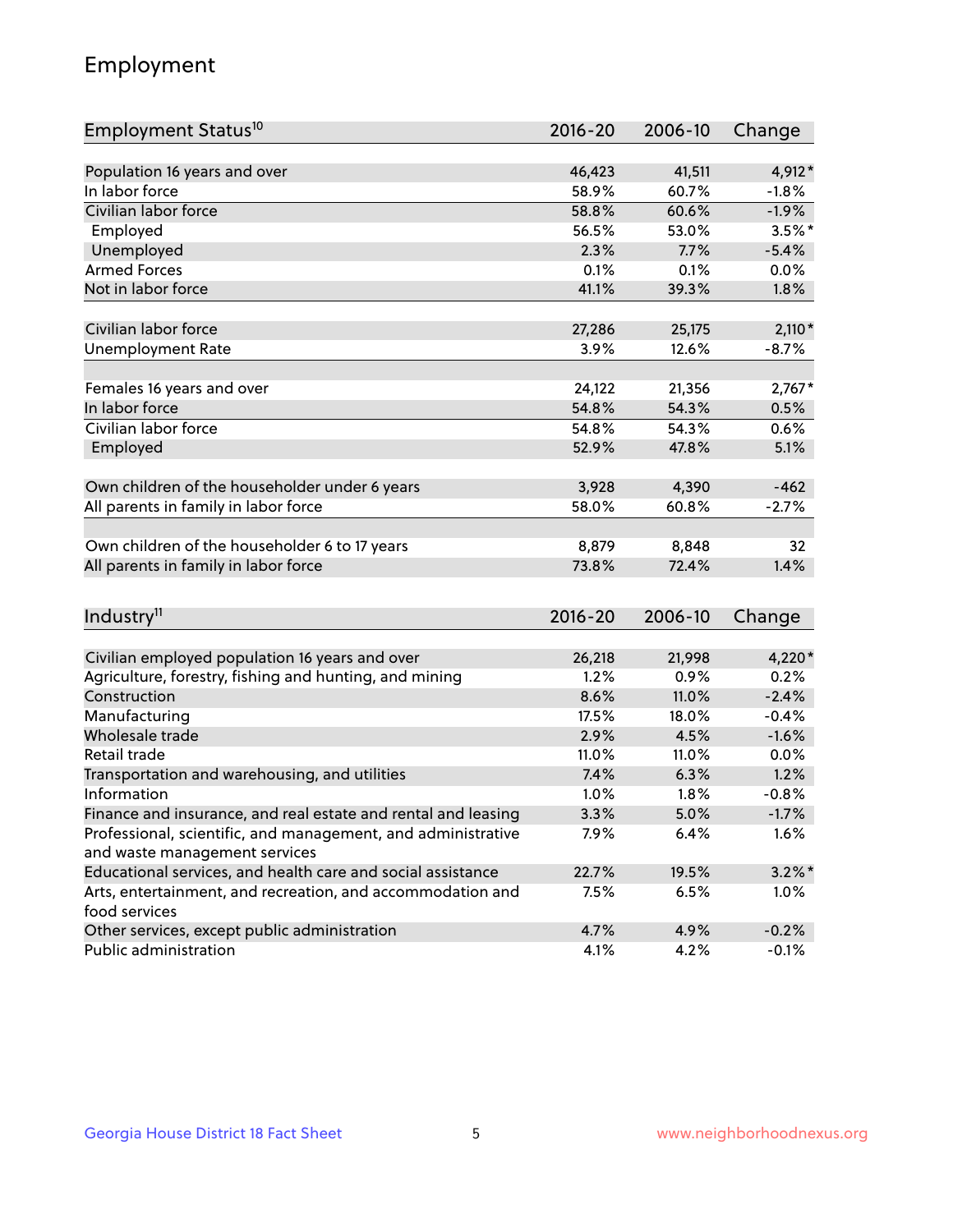## Employment, continued...

| Occupation <sup>12</sup>                                     | $2016 - 20$ | 2006-10 | Change    |
|--------------------------------------------------------------|-------------|---------|-----------|
| Civilian employed population 16 years and over               | 26,218      | 21,998  | 4,220*    |
| Management, business, science, and arts occupations          | 31.5%       | 28.7%   | $2.8\%$ * |
| Service occupations                                          | 13.2%       | 14.4%   | $-1.2%$   |
| Sales and office occupations                                 | 22.2%       | 22.8%   | $-0.7%$   |
| Natural<br>and<br>resources,<br>construction,<br>maintenance | 12.4%       | 14.5%   | $-2.1%$   |
| occupations                                                  |             |         |           |
| Production, transportation, and material moving occupations  | 20.7%       | 19.6%   | 1.2%      |
| Class of Worker <sup>13</sup>                                | $2016 - 20$ | 2006-10 | Change    |
| Civilian employed population 16 years and over               | 26,218      | 21,998  | 4,220*    |
| Private wage and salary workers                              | 77.5%       | 76.5%   | $1.0\%$ * |
| Government workers                                           | 15.9%       | 15.2%   | 0.7%      |
| Self-employed in own not incorporated business workers       | 6.3%        | 8.0%    | $-1.7%$   |
| Unpaid family workers                                        | 0.3%        | 0.3%    | 0.0%      |
|                                                              |             |         |           |
| Job Flows <sup>14</sup>                                      | 2019        | 2010    | Change    |
| Total Jobs in district                                       | 12,431      | 11,887  | 544       |
|                                                              | 36.3%       | 38.0%   | $-1.7%$   |
| Held by residents of district                                |             |         |           |
| Held by non-residents of district                            | 63.7%       | 62.0%   | 1.7%      |
| Jobs by Industry Sector <sup>15</sup>                        | 2019        | 2010    | Change    |
| Total Jobs in district                                       | 12,431      | 11,887  | 544       |
| Goods Producing sectors                                      | 38.0%       | 36.7%   | 1.2%      |
| Trade, Transportation, and Utilities sectors                 | 18.5%       | 20.0%   | $-1.5%$   |
| All Other Services sectors                                   | 43.5%       | 43.2%   | 0.3%      |
|                                                              |             |         |           |
| Total Jobs in district held by district residents            | 4,515       | 4,523   | -8        |
| <b>Goods Producing sectors</b>                               | 36.5%       | 33.8%   | 2.7%      |
| Trade, Transportation, and Utilities sectors                 | 15.8%       | 15.7%   | 0.2%      |
| All Other Services sectors                                   | 47.7%       | 50.5%   | $-2.8%$   |
|                                                              |             |         |           |
| Jobs by Earnings <sup>16</sup>                               | 2019        | 2010    | Change    |
| Total Jobs in district                                       | 12,431      | 11,887  | 544       |
| Jobs with earnings \$1250/month or less                      | 24.1%       | 26.0%   | $-1.9%$   |
| Jobs with earnings \$1251/month to \$3333/month              | 37.4%       | 48.6%   | $-11.2%$  |
| Jobs with earnings greater than \$3333/month                 | 38.6%       | 25.4%   | 13.1%     |
|                                                              |             |         |           |
| Total Jobs in district held by district residents            | 4,515       | 4,523   | -8        |
| Jobs with earnings \$1250/month or less                      | 23.4%       | 28.4%   | $-4.9%$   |
| Jobs with earnings \$1251/month to \$3333/month              | 39.1%       | 46.5%   | $-7.4%$   |
| Jobs with earnings greater than \$3333/month                 | 37.5%       | 25.1%   | 12.4%     |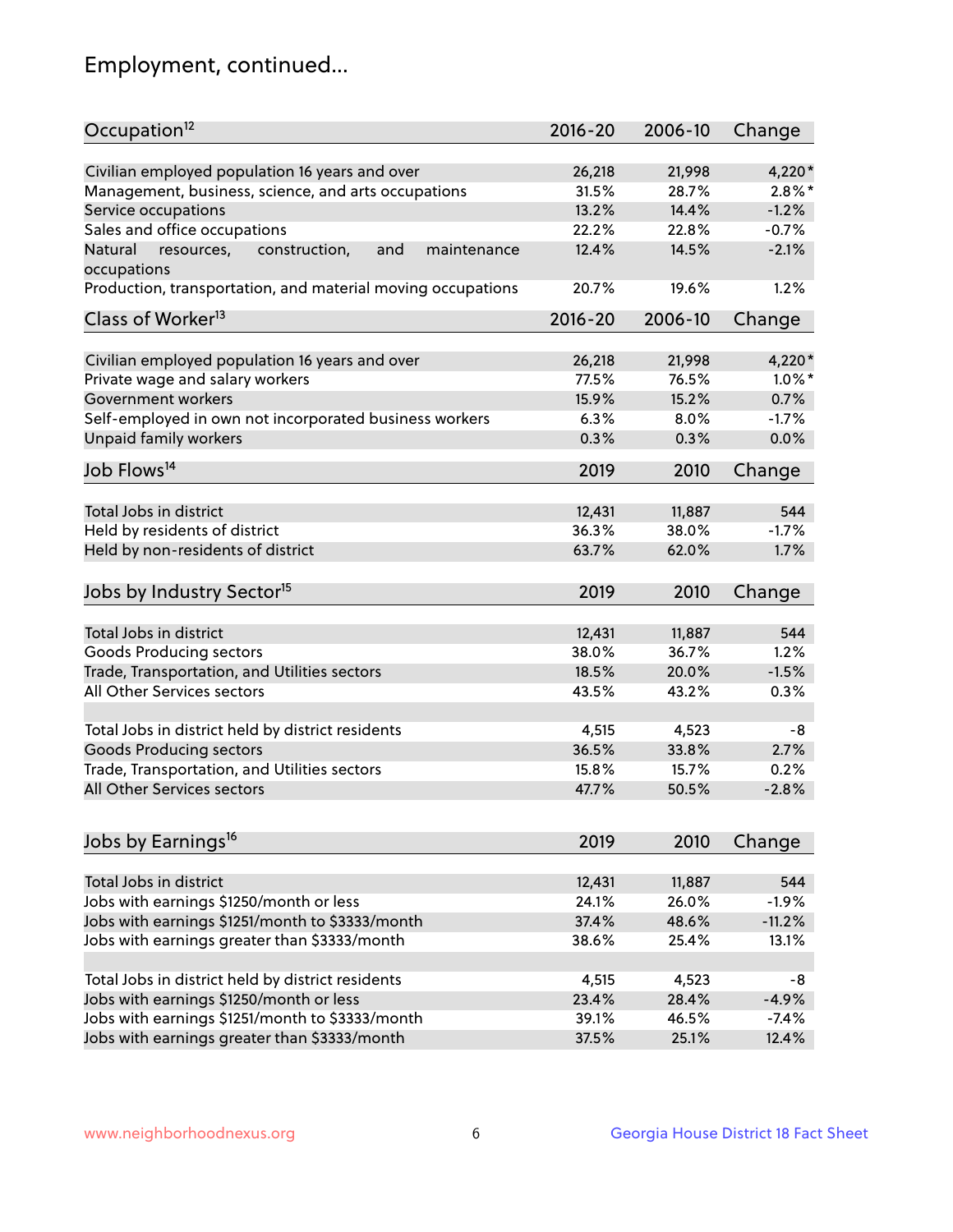## Employment, continued...

| Jobs by Age of Worker <sup>17</sup>               | 2019   | 2010   | Change  |
|---------------------------------------------------|--------|--------|---------|
|                                                   |        |        |         |
| Total Jobs in district                            | 12,431 | 11,887 | 544     |
| Jobs with workers age 29 or younger               | 24.8%  | 22.9%  | 1.9%    |
| Jobs with workers age 30 to 54                    | 53.3%  | 59.2%  | $-5.9%$ |
| Jobs with workers age 55 or older                 | 21.9%  | 17.9%  | 4.0%    |
|                                                   |        |        |         |
| Total Jobs in district held by district residents | 4.515  | 4.523  | -8      |
| Jobs with workers age 29 or younger               | 22.9%  | 20.2%  | 2.7%    |
| Jobs with workers age 30 to 54                    | 53.6%  | 59.9%  | $-6.3%$ |
| Jobs with workers age 55 or older                 | 23.5%  | 19.9%  | 3.6%    |
|                                                   |        |        |         |

#### Education

| School Enrollment <sup>18</sup>                | $2016 - 20$ | 2006-10 | Change     |
|------------------------------------------------|-------------|---------|------------|
|                                                |             |         |            |
| Population 3 years and over enrolled in school | 13,576      | 13,330  | 246        |
| Nursery school, preschool                      | 6.6%        | 6.2%    | 0.3%       |
| Kindergarten                                   | 4.7%        | 5.1%    | $-0.4%$    |
| Elementary school (grades 1-8)                 | 45.3%       | 49.2%   | $-3.9%$    |
| High school (grades 9-12)                      | 25.2%       | 23.4%   | 1.7%       |
| College or graduate school                     | 18.4%       | 16.1%   | 2.3%       |
| Educational Attainment <sup>19</sup>           | $2016 - 20$ | 2006-10 | Change     |
|                                                |             |         |            |
| Population 25 years and over                   | 39,985      | 35,366  | 4,620*     |
| Less than 9th grade                            | 4.5%        | 8.1%    | $-3.6\%$ * |
| 9th to 12th grade, no diploma                  | 11.7%       | 17.4%   | $-5.7\%$ * |
| High school graduate (includes equivalency)    | 37.7%       | 38.7%   | $-1.1%$    |
| Some college, no degree                        | 22.1%       | 17.5%   | $4.6\%$ *  |
| Associate's degree                             | 5.7%        | 4.7%    | $1.0\%$    |
| Bachelor's degree                              | 11.5%       | 9.7%    | $1.9\%$ *  |
| Graduate or professional degree                | 6.8%        | 3.9%    | $2.8\%$ *  |
|                                                |             |         |            |
| Percent high school graduate or higher         | 83.8%       | 74.5%   | $9.3\%$ *  |
| Percent bachelor's degree or higher            | 18.3%       | 13.6%   | $4.7\%$ *  |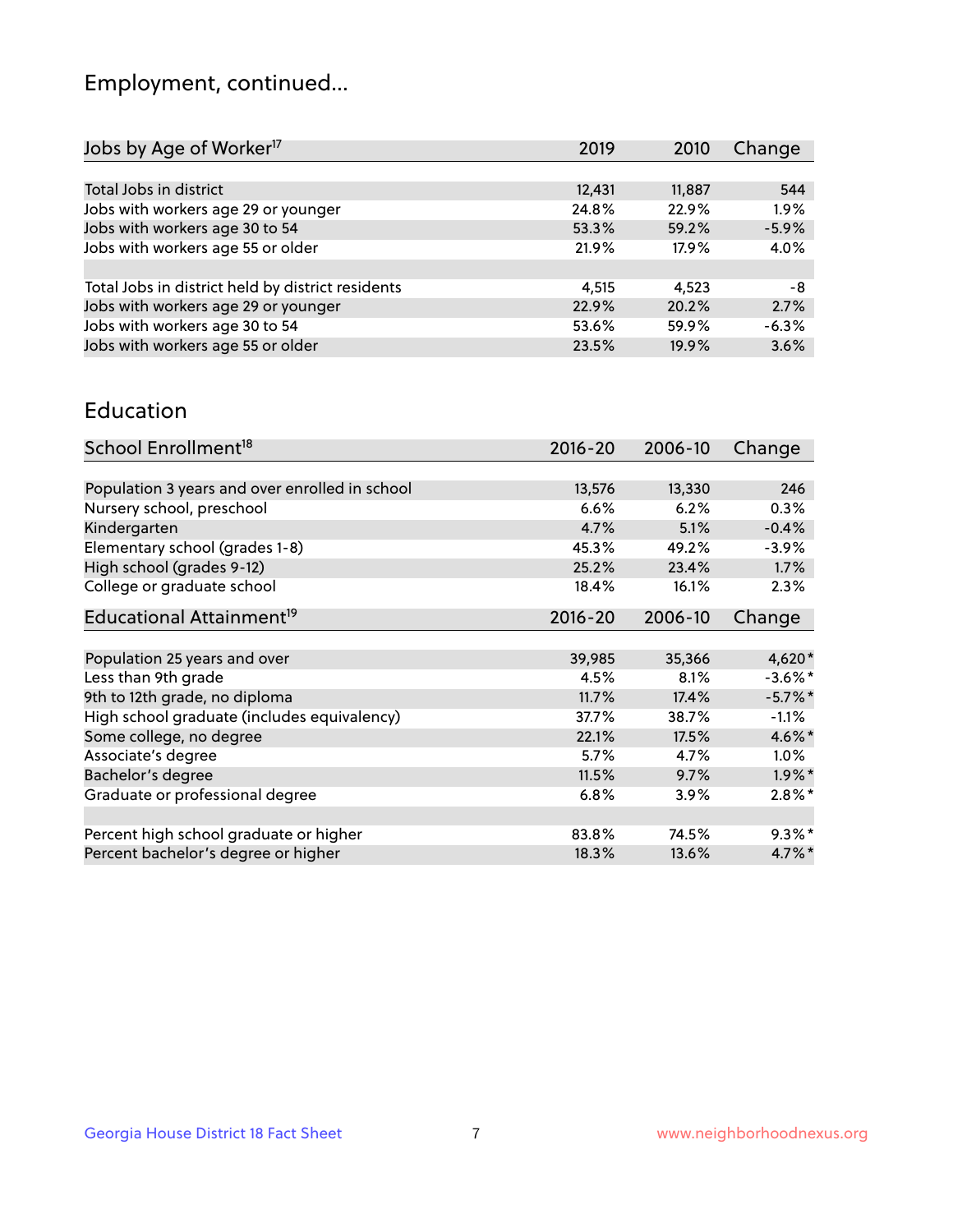## Housing

| Households by Type <sup>20</sup>                     | 2016-20       | 2006-10       | Change          |
|------------------------------------------------------|---------------|---------------|-----------------|
|                                                      |               |               |                 |
| <b>Total households</b>                              | 21,959        | 19,843        | $2,116*$        |
| Family households (families)                         | 73.1%         | 73.9%         | $-0.8%$         |
| With own children under 18 years                     | 29.7%         | 31.7%         | $-2.0%$         |
| Married-couple family                                | 56.6%         | 55.4%         | 1.3%            |
| With own children of the householder under 18 years  | 21.5%         | 22.6%         | $-1.1%$         |
| Male householder, no wife present, family            | 4.8%          | 5.6%          | $-0.9%$         |
| With own children of the householder under 18 years  | 1.9%          | 2.5%          | $-0.6%$         |
| Female householder, no husband present, family       | 11.7%         | 12.9%         | $-1.2%$         |
| With own children of the householder under 18 years  | 6.3%          | 6.6%          | $-0.3%$         |
| Nonfamily households                                 | 26.9%         | 26.1%         | 0.8%            |
| Householder living alone                             | 22.4%         | 22.8%         | $-0.4%$         |
| 65 years and over                                    | 9.9%          | 8.7%          | 1.3%            |
| Households with one or more people under 18 years    | 34.4%         | 37.2%         | $-2.8%$         |
| Households with one or more people 65 years and over | 31.3%         | 24.1%         | $7.3\%$ *       |
|                                                      |               |               |                 |
| Average household size                               | 2.63          | 2.68          | $-0.05$         |
| Average family size                                  | 3.10          | 3.14          | $-0.04$         |
|                                                      |               |               |                 |
| Housing Occupancy <sup>21</sup>                      | 2016-20       | 2006-10       | Change          |
|                                                      |               |               |                 |
| Total housing units<br>Occupied housing units        | 23,838        | 22,535        | $1,303*$        |
|                                                      |               |               |                 |
|                                                      | 92.1%         | 88.1%         | $4.1\%$ *       |
| Vacant housing units                                 | 7.9%          | 11.9%         | $-4.1%$ *       |
|                                                      | 2.8           | 2.1           | 0.7             |
| Homeowner vacancy rate<br>Rental vacancy rate        | 3.5           | 10.1          | $-6.5$          |
|                                                      |               |               |                 |
| Units in Structure <sup>22</sup>                     | 2016-20       | 2006-10       | Change          |
|                                                      |               |               |                 |
| Total housing units                                  | 23,838        | 22,535        | $1,303*$        |
| 1-unit, detached                                     | 77.1%         | 74.0%         | $3.1\%$ *       |
| 1-unit, attached                                     | 1.5%          | 1.2%          | 0.3%            |
| 2 units                                              | 1.7%          | 2.4%          | $-0.7%$         |
| 3 or 4 units                                         | 1.4%          | 2.1%          | $-0.7%$         |
| 5 to 9 units                                         | 0.9%          | 1.2%          | $-0.3%$         |
| 10 to 19 units                                       | 0.7%          | 0.5%          | 0.2%            |
| 20 or more units                                     | 1.0%          | 0.3%          | 0.8%            |
| Mobile home<br>Boat, RV, van, etc.                   | 15.6%<br>0.0% | 18.2%<br>0.0% | $-2.7%$<br>0.0% |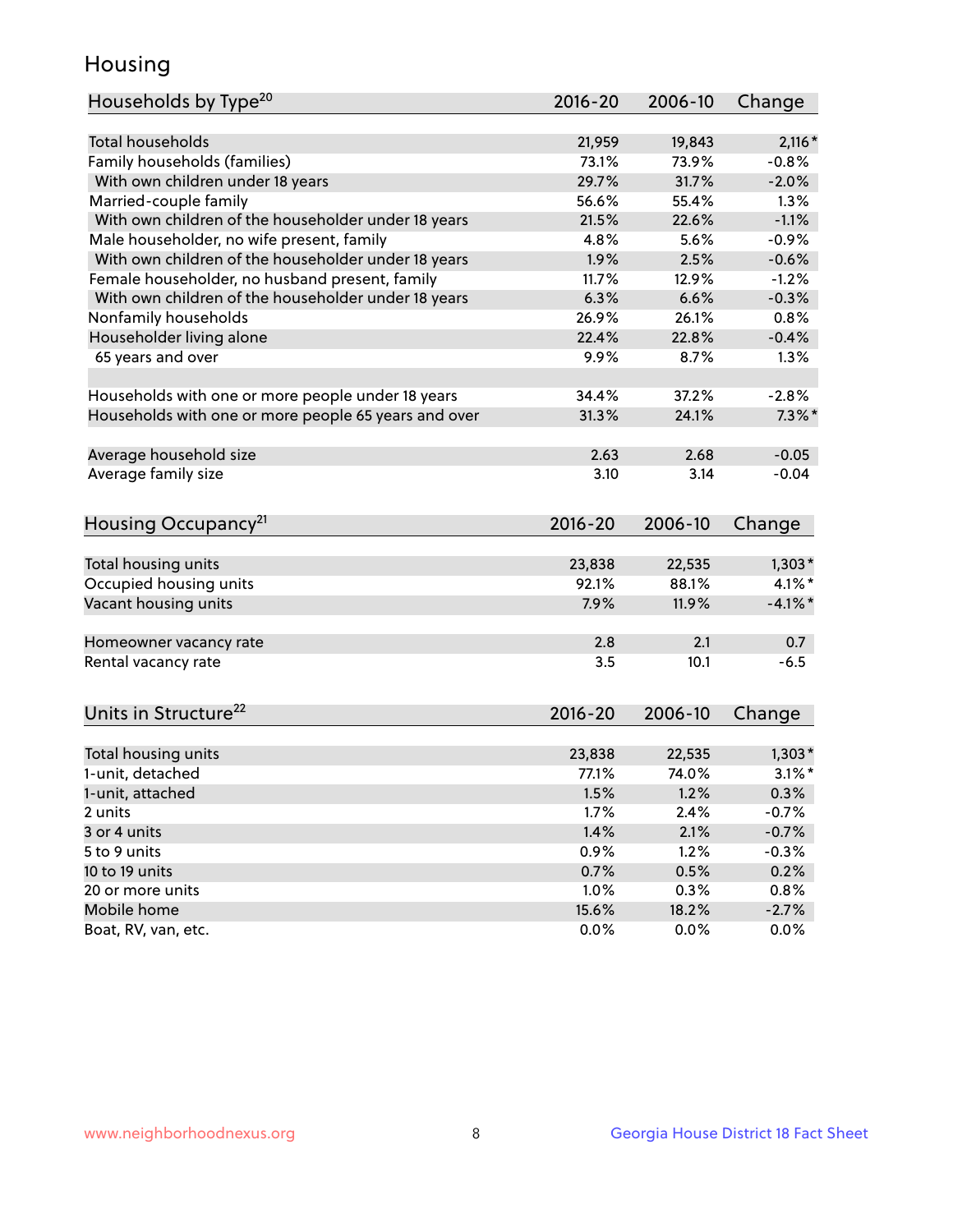## Housing, Continued...

| Year Structure Built <sup>23</sup>             | 2016-20     | 2006-10 | Change     |
|------------------------------------------------|-------------|---------|------------|
| Total housing units                            | 23,838      | 22,535  | $1,303*$   |
| Built 2014 or later                            | 1.1%        | (X)     | (X)        |
| Built 2010 to 2013                             | 1.0%        | (X)     | (X)        |
| Built 2000 to 2009                             | 23.2%       | 16.7%   | $6.5%$ *   |
| Built 1990 to 1999                             | 21.2%       | 17.5%   | $3.7\%$ *  |
| Built 1980 to 1989                             | 16.0%       | 16.9%   | $-0.9%$    |
| Built 1970 to 1979                             | 13.9%       | 16.2%   | $-2.3%$    |
| Built 1960 to 1969                             | 7.9%        | 11.2%   | $-3.3\%$ * |
| Built 1950 to 1959                             | 5.7%        | 8.5%    | $-2.8\%$ * |
| Built 1940 to 1949                             | 4.3%        | 6.5%    | $-2.2%$    |
| Built 1939 or earlier                          | 5.7%        | 6.6%    | $-0.9%$    |
|                                                |             |         |            |
| Housing Tenure <sup>24</sup>                   | 2016-20     | 2006-10 | Change     |
| Occupied housing units                         | 21,959      | 19,843  | $2,116*$   |
| Owner-occupied                                 | 73.9%       | 75.5%   | $-1.6%$    |
| Renter-occupied                                | 26.1%       | 24.5%   | 1.6%       |
| Average household size of owner-occupied unit  | 2.66        | 2.65    | 0.01       |
| Average household size of renter-occupied unit | 2.56        | 2.80    | $-0.23$    |
| Residence 1 Year Ago <sup>25</sup>             | 2016-20     | 2006-10 | Change     |
| Population 1 year and over                     | 57,529      | 53,280  | 4,250*     |
| Same house                                     | 90.0%       | 83.1%   | $6.8\%$ *  |
| Different house in the U.S.                    | 9.7%        | 16.9%   | $-7.2\%$ * |
| Same county                                    | 5.1%        | 9.3%    | $-4.2%$ *  |
| Different county                               | 4.6%        | 7.6%    | $-3.0\%$ * |
| Same state                                     | 2.9%        | 5.8%    | $-2.9%$ *  |
| Different state                                | 1.7%        | 1.8%    | $-0.1%$    |
| Abroad                                         | 0.4%        | 0.0%    | 0.3%       |
| Value of Housing Unit <sup>26</sup>            | $2016 - 20$ | 2006-10 | Change     |
|                                                |             |         |            |
| Owner-occupied units                           | 16,221      | 14,972  | $1,249*$   |
| Less than \$50,000                             | 9.6%        | 11.7%   | $-2.1%$    |
| \$50,000 to \$99,999                           | 22.5%       | 26.0%   | $-3.4%$    |
| \$100,000 to \$149,999                         | 20.5%       | 26.3%   | $-5.9\%$ * |
| \$150,000 to \$199,999                         | 18.5%       | 17.1%   | 1.4%       |
| \$200,000 to \$299,999                         | 15.3%       | 10.5%   | 4.8%*      |
| \$300,000 to \$499,999                         | 9.7%        | 5.7%    | $4.1\%$ *  |
| \$500,000 to \$999,999                         | 3.8%        | 1.5%    | 2.3%       |
| \$1,000,000 or more                            | 0.0%        | 1.2%    | $-1.2%$    |
| Median (dollars)                               | 143,993     | 117,935 | 26,058*    |
| Mortgage Status <sup>27</sup>                  | $2016 - 20$ | 2006-10 | Change     |
| Owner-occupied units                           | 16,221      | 14,972  | $1,249*$   |
| Housing units with a mortgage                  | 53.8%       | 62.8%   | $-9.1\%$ * |
| Housing units without a mortgage               | 46.2%       | 37.2%   | $9.1\%$ *  |
|                                                |             |         |            |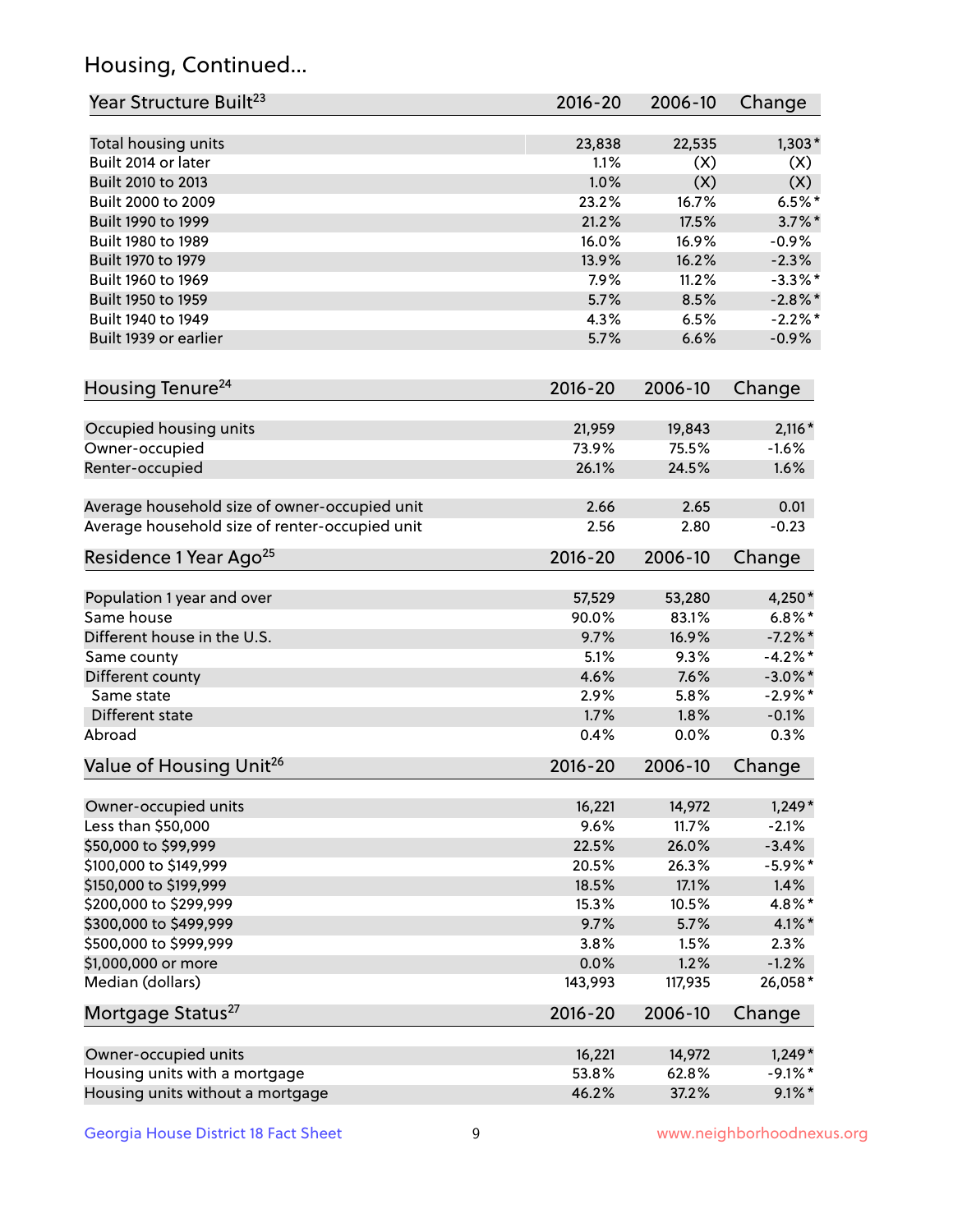## Housing, Continued...

| Selected Monthly Owner Costs <sup>28</sup>                                            | $2016 - 20$ | 2006-10 | Change     |
|---------------------------------------------------------------------------------------|-------------|---------|------------|
| Housing units with a mortgage                                                         | 8,724       | 9,407   | $-683$     |
| Less than \$300                                                                       | 0.0%        | 0.1%    | $-0.1%$    |
| \$300 to \$499                                                                        | 2.5%        | 1.7%    | 0.8%       |
| \$500 to \$999                                                                        | 29.9%       | 37.5%   | $-7.6%$ *  |
| \$1,000 to \$1,499                                                                    | 33.5%       | 37.3%   | $-3.8%$    |
| \$1,500 to \$1,999                                                                    | 23.3%       | 14.4%   | $8.8\%$ *  |
| \$2,000 to \$2,999                                                                    | 10.0%       | 6.9%    | 3.1%       |
| \$3,000 or more                                                                       | 0.8%        | 2.1%    | $-1.3%$    |
| Median (dollars)                                                                      | 1,224       | 1,116   | $108*$     |
|                                                                                       |             |         |            |
| Housing units without a mortgage                                                      | 7,497       | 5,564   | $1,933*$   |
| Less than \$150                                                                       | 2.3%        | 4.5%    | $-2.2%$    |
| \$150 to \$249                                                                        | 13.3%       | 21.5%   | $-8.2\%$ * |
| \$250 to \$349                                                                        | 24.5%       | 24.4%   | 0.1%       |
| \$350 to \$499                                                                        | 31.4%       | 33.5%   | $-2.1%$    |
| \$500 to \$699                                                                        | 16.8%       | 10.9%   | 5.8%       |
| \$700 or more                                                                         | 11.8%       | 5.2%    | $6.5\%$ *  |
| Median (dollars)                                                                      | 403         | 349     | $54*$      |
| Selected Monthly Owner Costs as a Percentage of<br>Household Income <sup>29</sup>     | $2016 - 20$ | 2006-10 | Change     |
| Housing units with a mortgage (excluding units where<br>SMOCAPI cannot be computed)   | 8,719       | 9,280   | $-561$     |
| Less than 20.0 percent                                                                | 57.2%       | 35.4%   | 21.8%*     |
| 20.0 to 24.9 percent                                                                  | 10.0%       | 17.6%   | $-7.6%$ *  |
| 25.0 to 29.9 percent                                                                  | 7.5%        | 13.5%   | $-6.0\%$ * |
| 30.0 to 34.9 percent                                                                  | 4.8%        | 9.6%    | $-4.8\%$ * |
| 35.0 percent or more                                                                  | 20.5%       | 24.0%   | $-3.5%$    |
| Not computed                                                                          | 5           | 127     | $-122$     |
| Housing unit without a mortgage (excluding units where<br>SMOCAPI cannot be computed) | 7,437       | 5,435   | 2,002*     |
| Less than 10.0 percent                                                                | 48.2%       | 36.3%   | 11.9%*     |
| 10.0 to 14.9 percent                                                                  | 16.2%       | 18.4%   | $-2.2%$    |
| 15.0 to 19.9 percent                                                                  | 11.6%       | 11.3%   | 0.3%       |
| 20.0 to 24.9 percent                                                                  | 8.2%        | 7.3%    | 0.9%       |
| 25.0 to 29.9 percent                                                                  | 2.0%        | 6.4%    | $-4.4%$    |
| 30.0 to 34.9 percent                                                                  | 2.4%        | 5.7%    | $-3.2%$    |
| 35.0 percent or more                                                                  | 11.4%       | 14.6%   | $-3.3%$    |
| Not computed                                                                          | 60          | 129     | $-69$      |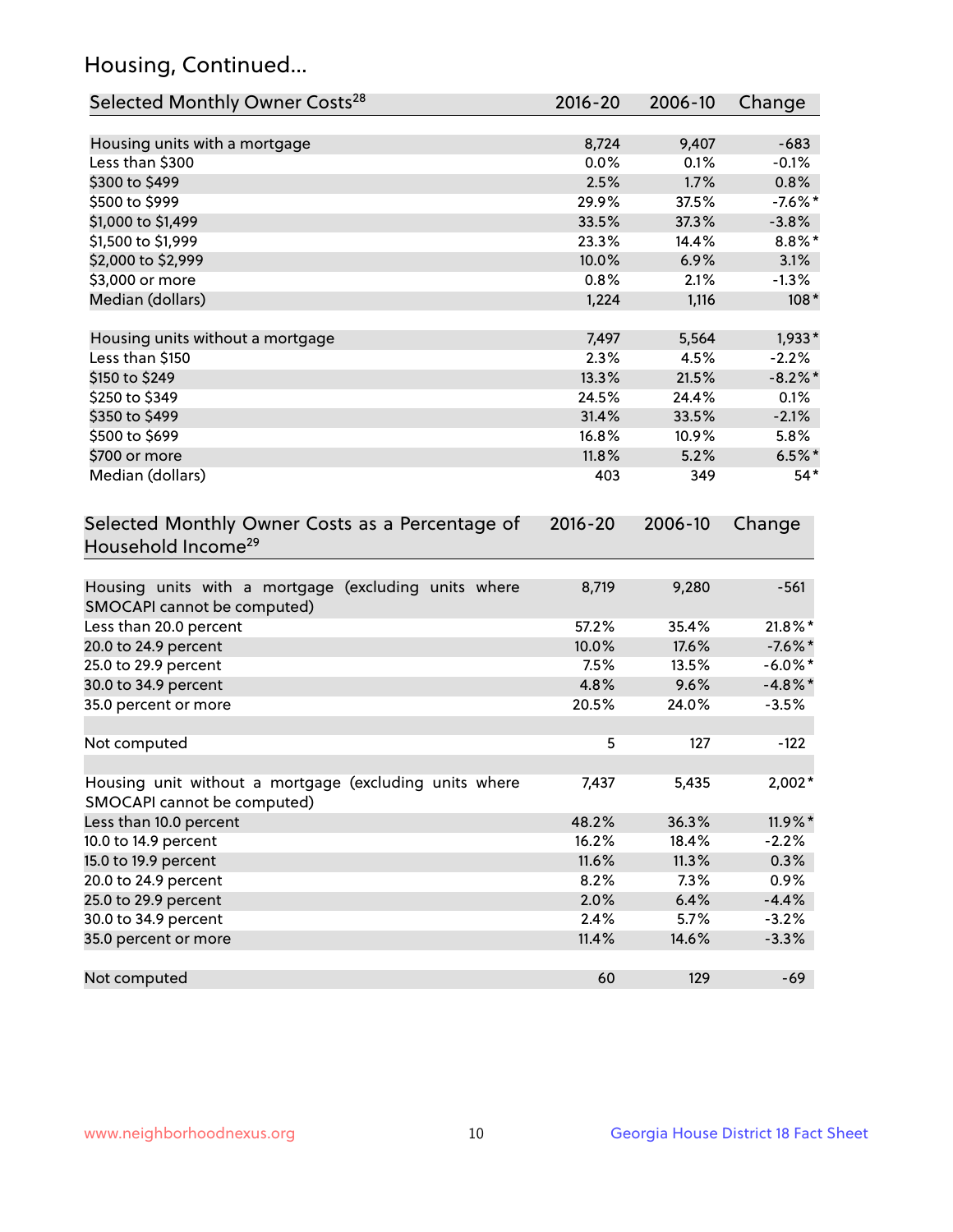## Housing, Continued...

| Gross Rent <sup>30</sup>   | 2016-20 | 2006-10 | Change  |
|----------------------------|---------|---------|---------|
|                            |         |         |         |
| Occupied units paying rent | 5,152   | 4,198   | 953*    |
| Less than \$200            | 0.0%    | 3.2%    | $-3.2%$ |
| \$200 to \$499             | 13.3%   | 20.1%   | $-6.8%$ |
| \$500 to \$749             | 33.5%   | 30.5%   | 3.0%    |
| \$750 to \$999             | 23.2%   | 26.9%   | $-3.6%$ |
| \$1,000 to \$1,499         | 23.5%   | 17.2%   | 6.3%    |
| \$1,500 to \$1,999         | 5.9%    | $1.0\%$ | 4.8%    |
| \$2,000 or more            | 0.6%    | 1.1%    | $-0.5%$ |
| Median (dollars)           | 775     | 738     | 36      |
|                            |         |         |         |
| No rent paid               | 586     | 673     | $-87$   |

| Gross Rent as a Percentage of Household Income <sup>31</sup>                   | $2016 - 20$ | 2006-10 | Change  |
|--------------------------------------------------------------------------------|-------------|---------|---------|
|                                                                                |             |         |         |
| Occupied units paying rent (excluding units where GRAPI<br>cannot be computed) | 5,111       | 4,191   | 921     |
| Less than 15.0 percent                                                         | 17.0%       | 15.4%   | $1.7\%$ |
| 15.0 to 19.9 percent                                                           | 13.8%       | 14.7%   | $-0.8%$ |
| 20.0 to 24.9 percent                                                           | 10.6%       | 10.5%   | 0.1%    |
| 25.0 to 29.9 percent                                                           | 10.0%       | 12.9%   | $-2.9%$ |
| 30.0 to 34.9 percent                                                           | 13.4%       | 10.2%   | 3.2%    |
| 35.0 percent or more                                                           | 35.1%       | 36.3%   | $-1.2%$ |
|                                                                                |             |         |         |
| Not computed                                                                   | 627         | 681     | $-54$   |

## Transportation

| Commuting to Work <sup>32</sup>           | 2016-20 | 2006-10 | Change   |
|-------------------------------------------|---------|---------|----------|
|                                           |         |         |          |
| Workers 16 years and over                 | 25,796  | 21,449  | $4,347*$ |
| Car, truck, or van - drove alone          | 80.5%   | 80.4%   | 0.0%     |
| Car, truck, or van - carpooled            | 13.4%   | 13.8%   | $-0.4%$  |
| Public transportation (excluding taxicab) | $0.0\%$ | $0.3\%$ | $-0.3%$  |
| Walked                                    | 0.3%    | 0.7%    | $-0.4%$  |
| Other means                               | $1.4\%$ | $1.3\%$ | 0.1%     |
| Worked at home                            | 4.4%    | 3.5%    | 0.9%     |
|                                           |         |         |          |
| Mean travel time to work (minutes)        | 30.3    | 30.1    | 0.2      |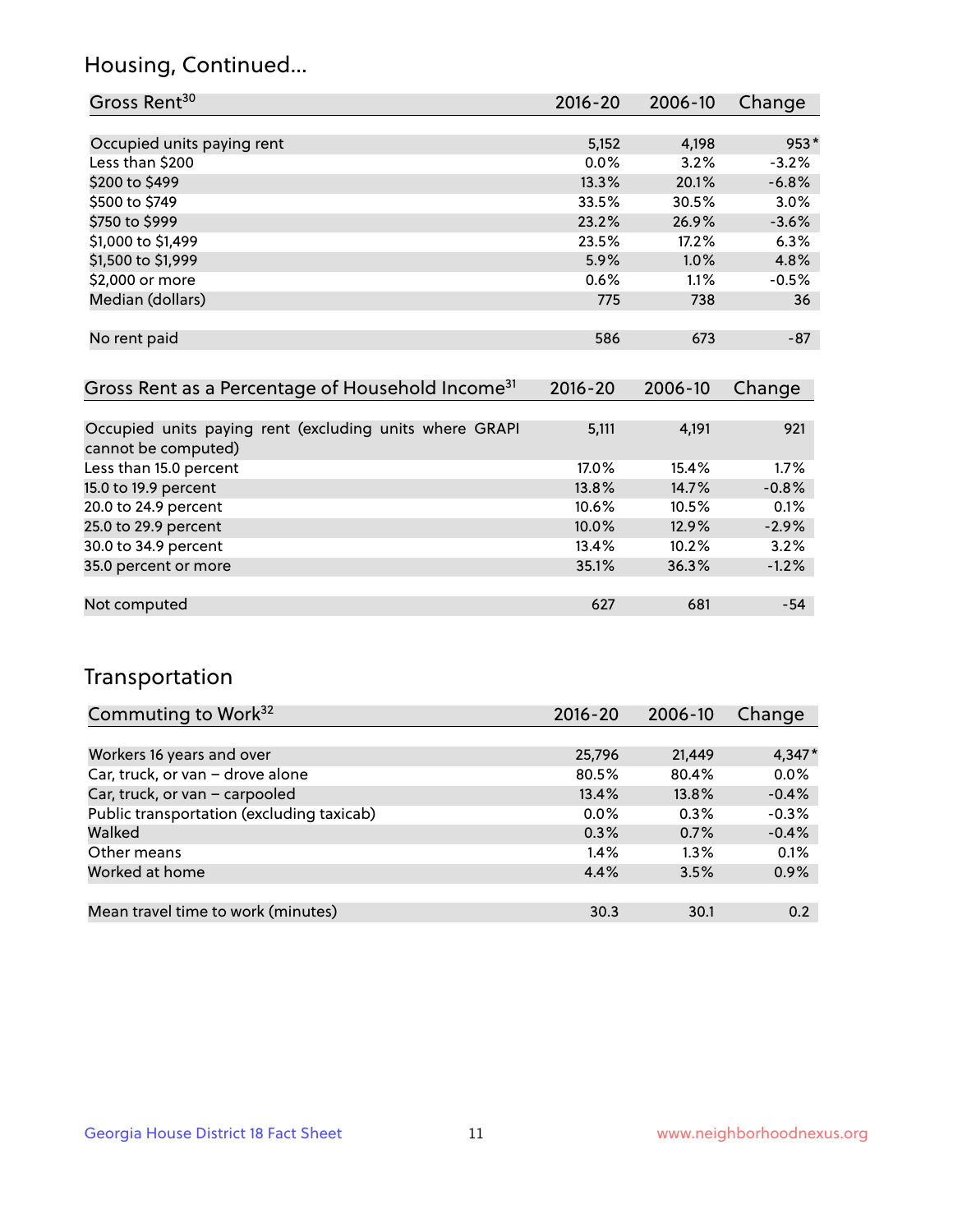## Transportation, Continued...

| Vehicles Available <sup>33</sup> | $2016 - 20$ | $2006 - 10$ | Change     |
|----------------------------------|-------------|-------------|------------|
|                                  |             |             |            |
| Occupied housing units           | 21,959      | 19,843      | $2,116*$   |
| No vehicles available            | 3.4%        | 4.6%        | $-1.3%$    |
| 1 vehicle available              | 24.0%       | 29.3%       | $-5.3\%$ * |
| 2 vehicles available             | 39.8%       | 37.7%       | 2.1%       |
| 3 or more vehicles available     | 32.8%       | 28.4%       | $4.4\%$ *  |

#### Health

| Health Insurance coverage <sup>34</sup>                 | 2016-20 |
|---------------------------------------------------------|---------|
|                                                         |         |
| Civilian Noninstitutionalized Population                | 57,822  |
| With health insurance coverage                          | 88.4%   |
| With private health insurance coverage                  | 66.6%   |
| With public health coverage                             | 34.7%   |
| No health insurance coverage                            | 11.6%   |
| Civilian Noninstitutionalized Population Under 19 years | 14,271  |
| No health insurance coverage                            | 6.3%    |
| Civilian Noninstitutionalized Population 19 to 64 years | 34,288  |
| In labor force:                                         | 25,271  |
| Employed:                                               | 24,297  |
| With health insurance coverage                          | 86.5%   |
| With private health insurance coverage                  | 83.7%   |
| With public coverage                                    | 5.5%    |
| No health insurance coverage                            | 13.5%   |
| Unemployed:                                             | 974     |
| With health insurance coverage                          | 48.3%   |
| With private health insurance coverage                  | 28.1%   |
| With public coverage                                    | 21.7%   |
| No health insurance coverage                            | 51.7%   |
| Not in labor force:                                     | 9,017   |
| With health insurance coverage                          | 77.7%   |
| With private health insurance coverage                  | 47.5%   |
| With public coverage                                    | 40.5%   |
| No health insurance coverage                            | 22.3%   |